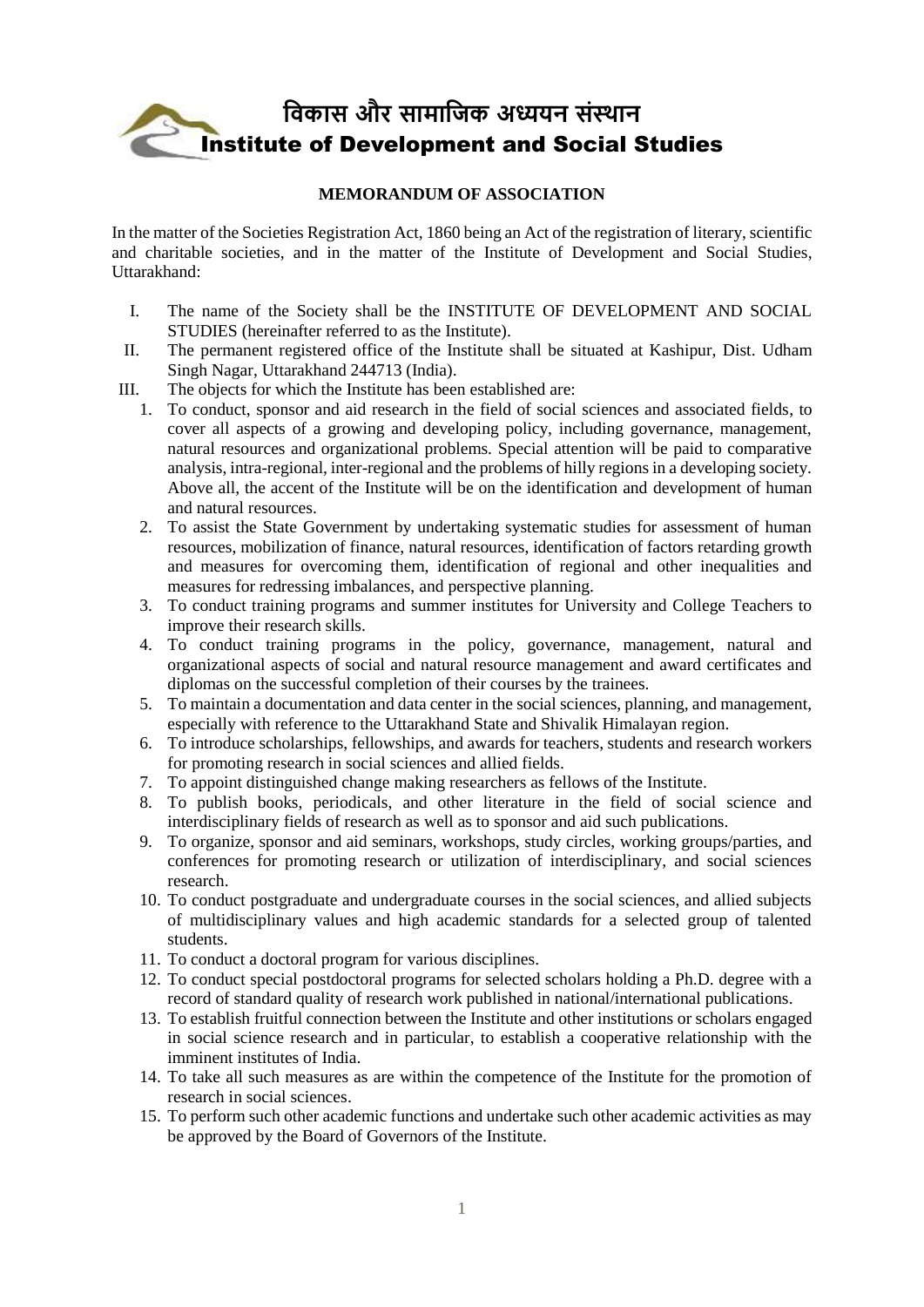IV. The names, addresses and occupations of the first members of the Board of Governors of the Institute to whom, under the rules and regulations of the Institute, the management of its affairs is entrusted are given below:

| S1             | Name & Address                                                               | Position    |
|----------------|------------------------------------------------------------------------------|-------------|
| $\mathbf{1}$   | Sri D K Srivastava                                                           | Chairperson |
|                | India Glycols Ltd, A-1 Industrial Area, Bazpur Road, Kashipur, Uttarakhand   |             |
|                | Tel: 9690022707 E-Mail- dk.srivastava@indiaglycols.com                       |             |
| 2              | Nominee of the Govt of Uttarakhand                                           | Member      |
| 3              | Nominee of the ICSSR, New Delhi                                              | Member      |
| $\overline{4}$ | Nominee of the Indian Institute of Management Kashipur                       | $M$ ember   |
| 5              | Dr Deepak Paliwal                                                            | Member      |
|                | Joint Director (Behavioral Science), Uttarakhand Academy of Administration   |             |
|                | Ardwell Camp, Mallital, Nainital - 263001 Uttarakhand, India                 |             |
|                | Mob:+91 90128 22820 Email: dipaksociology@gmail.com                          |             |
| 6              | Dr Atulan Guha                                                               | Member      |
|                | Chairprson, Economics Area,                                                  |             |
|                | Indian Institute of Management Kashipur, Kashipur 244713 (Uttarakhand) India |             |
|                | Mob:9824822304 Email: atulan.guha@iimkashipur.ac.in                          |             |
| $\tau$         | Prof Pampa Mukherjee,                                                        | Member      |
|                | Professor, Department of Political Science,                                  |             |
|                | Panjab University, Chandigarh, India-160014                                  |             |
|                | Mobile: +9872805494 Email: pmkh17@gmail.com                                  |             |
| 8              | Dr Hiranmoy Roy                                                              | Member      |
|                | Department of Economics and International Business, School of Business,      |             |
|                | University of Petroleum and Energy Studies, Dehradun, Uttarakhand 248007     |             |
|                | Mobile: 07895185701 E-mail: h.roy10@gmail.com                                |             |
| 9              | Dr Arshad Hussain                                                            | Member      |
|                | Dept of Law, SSJ Campus, Kumaun University,                                  |             |
|                | Mall Road, Dugalkhola, Almora, Uttarakhand 263601                            |             |
|                | Mob: +91 87914 29669 Email: arshadhussain7@gmail.com                         |             |
| 10             | Dr Mahendra Babu Kuruva                                                      | Member      |
|                | Department of Management, HNB Garhwal Central University,                    |             |
|                | Madhi Chauras, Naur, Uttarakhand 249161                                      |             |
|                | Mob: 8192861960 Email: mahendrababu3687@gmail.com                            |             |
| 11             | Dr K M Baharul Islam                                                         | Member      |
|                | Professor & Dean (Academics)                                                 |             |
|                | Indian Institute of Management Kashipur, Kashipur 244713 (Uttarakhand) India |             |
|                | M: 8392811111 Email: drbahar@gmail.com                                       |             |
| 12             | Dr Rekha Mewafarosh                                                          | Member      |
|                | P-01, Prakash City, Bazpur Road, Kashipur Kundeswari, Kashipur 244713        |             |
|                | M: +91 99176 32839 Email: drrekha.mewafarosh@gmail.com                       |             |
| 13             | Prof Zillur Rahman                                                           |             |
|                | Professor, Department of Management Studies                                  |             |
|                | Indian Institute of Technology Roorkee, Roorkee-247667 (India)               |             |
|                | Mobile No. 9897052333 E Mail: zillur.rahman@ms.iitr.ac.in                    |             |
| 14             | Prof Divya Saksena                                                           |             |
|                | Dean, School of Liberal Arts, IMS Unison University, Dehradun -248009        |             |
|                | Phone: 0135-7155000 ext 205                                                  |             |
| 15             | Sri Akhilesh Singh Butola                                                    | Secretary   |
|                | Res: 14-Bigha, Muni Ki Reti, Near Shishu Mandir School, Rishikesh-249201     |             |
|                | M: +91 70550 35333 Email: akhilesh.butola85@gmail.com                        |             |

V. A copy of the Rules of the Institute is filed along with this Memorandum of Association.

VI. The income and the property of the Institute from whatever means derived shall be dispensed with solely for the promotion of the objects as set forth in the Memorandum.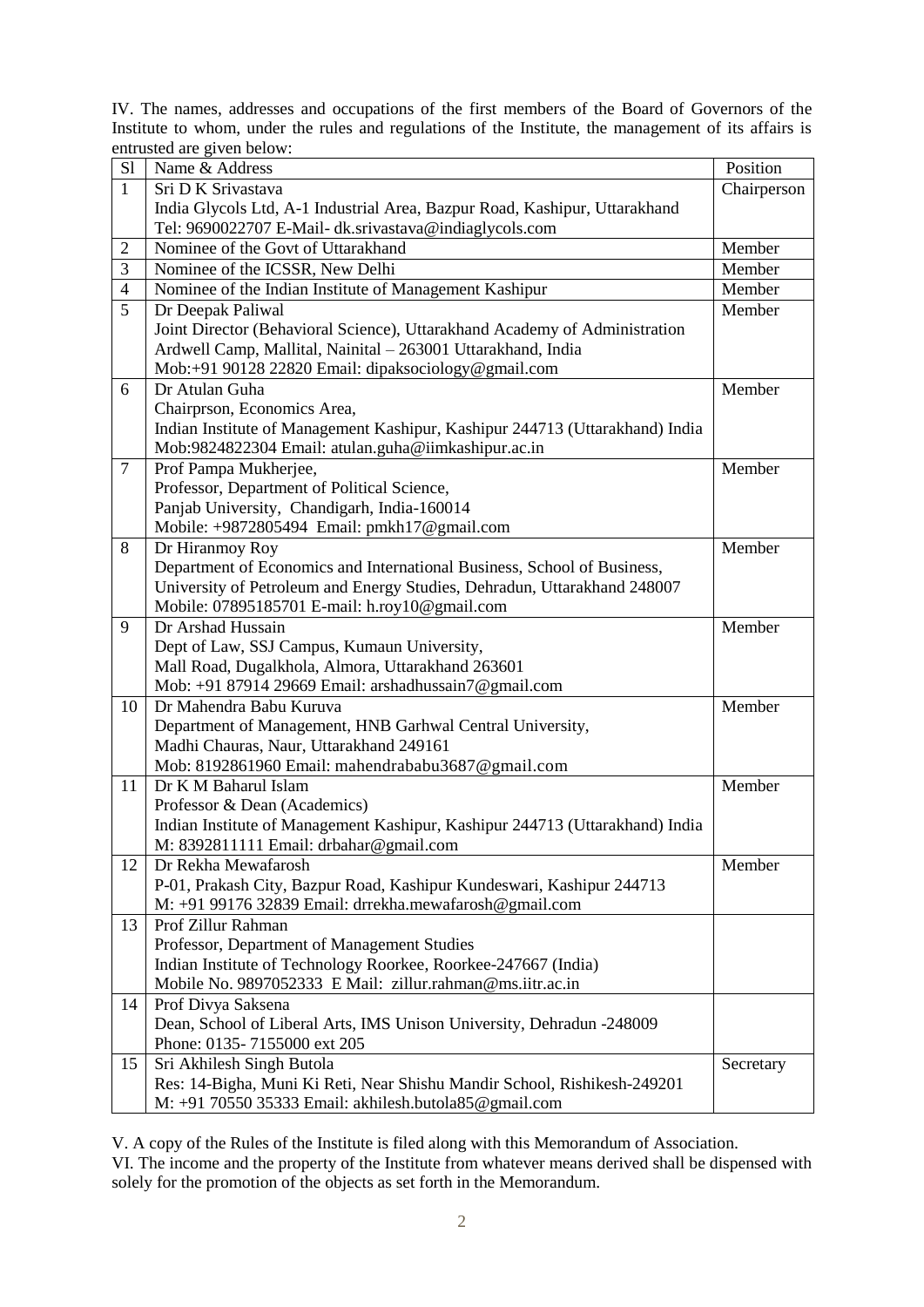

# **RULES AND REGULATIONS OF THE SOCIETY**

## **1. Short Title**

These Rules may be called the Rules of the Institute of Development and Social Studies.

#### **2. Definition In these Rules, unless the context otherwise requires:**

- A. "Chairperson" (hereinafter referred to as the Chairperson of the Board of Governors) shall mean the Chairperson of the Board of Governors appointed under Rule 6.
- B. "Director" shall mean the Director of the Institute appointed under Rule 8.
- C. "Founder Member" shall mean member under Rule 3(II).
- D. "Life Member" shall mean Member under Rule 3 (III).
- E. "Institutional Member" shall mean member under Rule 3 (IV).
- F. "Annual Member" shall mean member under Rule 3(V).
- G. "Board of Governors" shall mean the Board constituted under Rule 9.
- H. "Secretary" shall mean the Secretary appointed under Rule 12.
- I. "Bye-Laws" shall mean the Bye-laws framed under Rule 17.

## **3. Members of the Institute**

- I. The members of the Institute shall be of five Categories:
	- A. Founder Members
	- B. Life Members
	- C. Institutional Members
	- D. Annual Members
	- E. Director of the Institute.
- II. Founder members are persons who enroll themselves as Founder Members on invitation by the Chairperson of the Board of Governors on her/his own initiative or on the suggestion of a Founder Member, and who make a contribution of INR 50,000/-. Before issuing such an invitation, however, the Chairperson shall consult a sub-committee of the Board consisting of three persons, who will act as an Advisory Committee for screening names suggested for founder membership. The concession of paying as above in maximum five installments will be available to those who have been admitted as founder members on or before 31 March 2020. The total number of founder members shall not exceed 50 at any time. The Board of Governors shall have the power to admit new founder members till the number reaches 50 on the proposal of the Chairperson of the Board of Governors. Persons admitted to the founder membership after 31 March 2020 shall pay the contribution of INR 50,000/- of which the minimum of INR 20,000/- on enrollment and the balance within a period of twelve months of the confirmation of membership. Any default in paying contribution within the prescribed period shall automatically terminate membership. Every founder member shall continue to be a member of the Institute for life. In the case of those who have made a portion of payment at any time before 31 March 2020, the time for paying the balance is extended up to 31 March 2022.
- III. Notwithstanding anything contained in clause (II), persons enrolled as members on and after the date: 31 March 2020 shall be called 'Life Members'. The total number of Founder Members and Members shall not exceed 300 at any time. Life Members may be enrolled on invitation by the Chairperson of the Board. The Board shall constitute a Sub Committee of the Board consisting of three members of the Board who will act as an Advisory Committee for screening the names suggested for the Life Membership. The recommendations of the Subcommittee shall be placed before the Board of Governors after whose approval, the Chairperson of the Board of Governors will write to the persons selected to be the life members inviting them to become Life Members. A person admitted to Life Membership shall pay a contribution of INR 25,000/ within six months of the invitation extended to him. In case of default in payment of contribution within the prescribed period, the invitation shall be deemed to have lapsed. Every Life Member shall continue to be a member of the Institute for Life.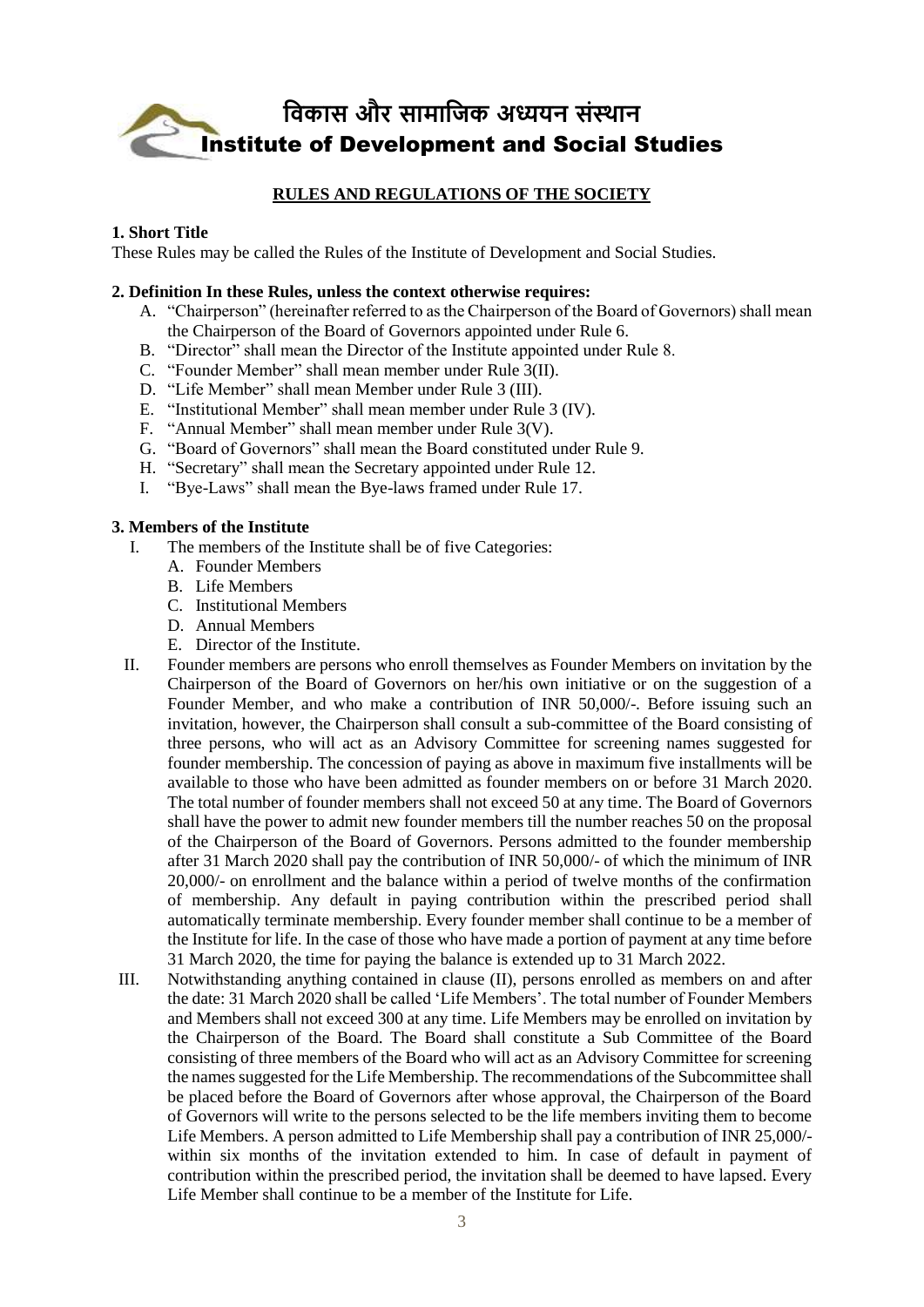- IV. Institutional members shall be of the three following categories:
	- a) Universities or Institutions of higher education or research institutes, who make a contribution of not less than INR 1,00,000/- in one or more installments but within a period of not more than two years.
	- b) NGOs and other charitable trusts who will make a contribution of not less than INR 2,00,000/ in one or more installments but within a period of four years.
	- c) Companies, Corporations, Partnerships or Firms engaged in the manufacture, commerce or finance who will make a contribution of not less than INR 5,00,000/- in one or more installments but within a period of five years.

All institutional members shall have a term of 10 years as members and be entitled to attend and vote at the Annual General Meeting or other specially convened meetings of the Institute through their Principal Executive or a Notable Researcher/Scientists nominated for the purpose.

- V. Annual Members shall be persons who have made significant contributions in education and research on issues related to social studies and development in India/world and enrolled as such by the Board of Governors on the proposal of the Director. An annual membership fee of INR 1000/- will be payable if admitted to the membership and will be renewable every year on payment of the same membership fee. The Annual Membership fees may be revised by the Board of Governors from time to time.
- VI. The Institute shall maintain a Register of Members giving their names, occupations, and addresses. If a member of the Institute shall change her/his address, she/he shall notify her/his new address to the Director who shall thereupon be entering her/ his new address in the Roll of Members. But if she/he fails to notify her/his new address, the address given in the Roll of Members shall be deemed to be her/his address.
- VII. Vacancies: Vacancies among Founding / Life members may arise from reasons indicated below: a) death; b) resignation addressed to the Director and accepted by the Chairperson of the Board of Governors.
- VIII. Any vacancy in the membership of the Institute caused by any of the reasons mentioned above shall be filled up in accordance with the provisions of these rules.
- IX. Where any person is a member of the Institute by reason of the office or appointment she/he holds, membership of the Institute shall terminate when she/he ceases to hold that office of appointment; and in her/his vacancy, her/his successor in office or appointment shall automatically be a member of the Institute. When there is a change of the incumbent holding office as Principal Executive nominated to represent an Institutional member of the Institute, the new incumbent will be eligible to represent the Institutional member for the unexpired period of the term of membership.

4. The Institute and all its committees shall function notwithstanding that any person who is entitled to be a member by reason of her/ his office is not a member of the Institute (or its committees) for the time being and notwithstanding any other vacancy, whether by non-appointment or otherwise; and no act or proceeding of the Institute (or its committees) shall be invalidated or called in question merely by reason of the happening of any of the above events or of any defect in the appointment or any irregularities in the election or nomination of any of its members.

## **5. Authorities of the Institute: The following shall be the authorities of the Institute:**

- I. Chairperson, Board of Governors
- II. The Board of Governors
- III. The Director
- IV. The Secretary
- **6.** The first Chairperson of the Board of Governors will be Sri D K Srivastava. The subsequent Chairperson of the Board of Governors shall be elected from among the elected members of the Board of Governors. However, the two staff representatives elected by the Academic Staff of the Institute are not eligible to contest for the Chairperson. But they are eligible to vote when there is an election for Chairperson.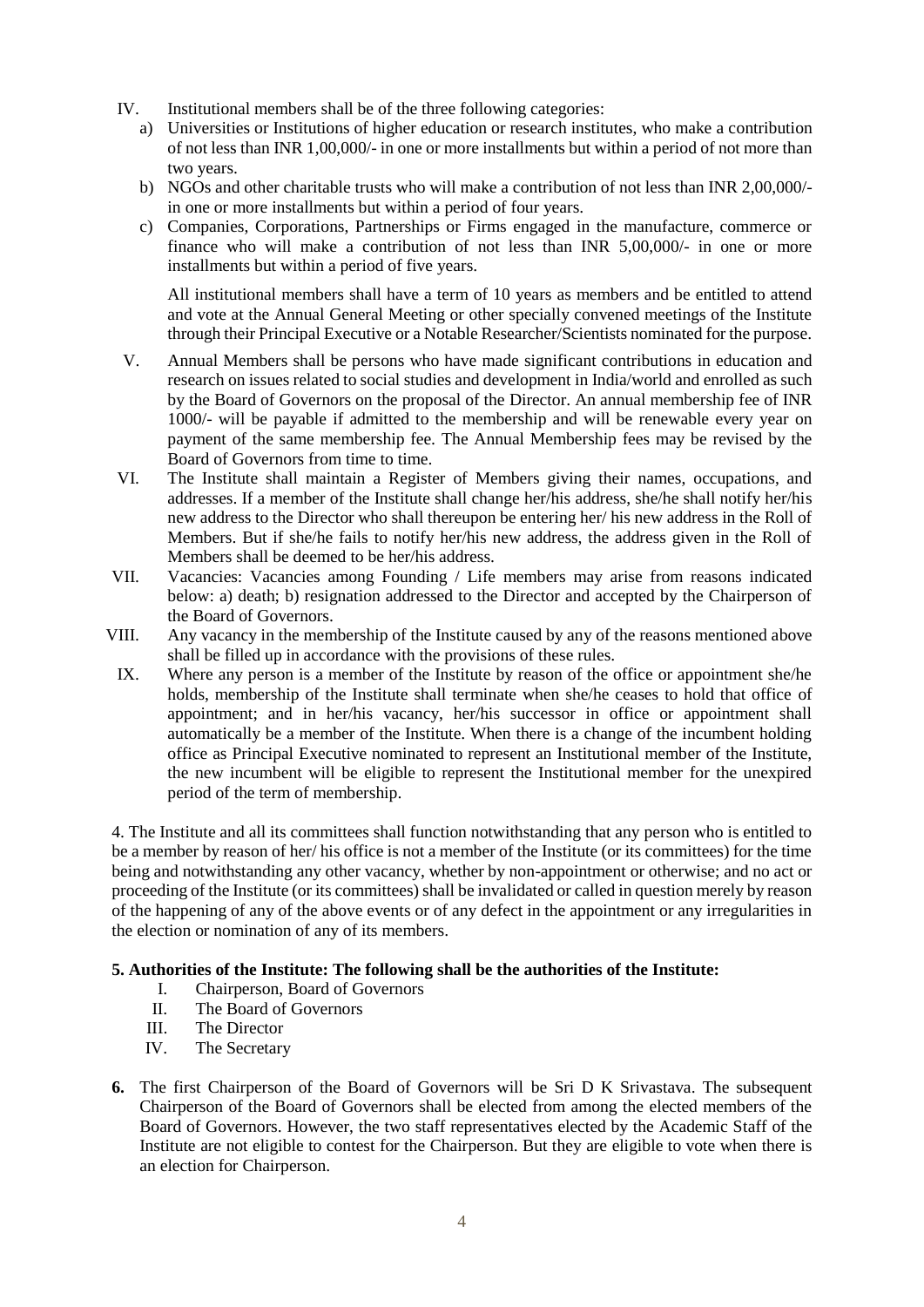**7.** The Chairperson of the Board of Governors shall hold office for a period of five years, but shall be eligible for re-election for a further period of three years only.

# **8. Director**

- I. The first Director of the Institute will be will be appointed by the Board, who is primarily responsible for the creation of the Institute. He will hold the office for a period of 5 years.
- II. The procedure for subsequent appointments of the Director shall be as follows: A Selection Committee shall be constituted by the Chairperson consisting of two nominees of the Board of Governors, other than those who are members of the Board, one of whom shall be designated as the Conveners, and a nominee of the Chairperson. The Selection Committee shall prepare a panel of not less than three persons, along with a detailed report and submit the same to the Chairperson. After considering the report of the Selection Committee and calling for such further information, as she/he may desire, the Chairperson shall make the appointment out of the panel of names submitted. When the panel of names submitted by the Selection Committee gets exhausted, it shall be open to the Chairperson to request the Selection Committee to prepare and submit a fresh panel.
- III. The Director of the Institute shall be appointed for a term of five years or up to her/his reaching the age of 70 years whichever is earlier, but she/he shall be eligible for appointment for a second term subject to the above.
- IV. The Director of the Institute shall be paid a monthly salary equivalent to that of a Vice-Chancellor of a University in Uttarakhand. The other terms and conditions of her/his service shall be as determined by the Board of Governors.
- V. An incumbent Director shall continue in office for up to six months if her/his successor is not selected or joins in time. If the vacancy exceeds six months, BOG shall have the authority to extend the appointment by a further period of six months.

## **9. Board of Governors**

- **A. The governance of the affairs and finances of the Institute shall be vested in the Board of Governors, who shall consist of not less than 15 members as indicated below:** 
	- I. The Director
	- II. A representative of the Government of Uttarakhand (if necessary land for the Institute is provided by the state Government).
- III. A representative of the Indian Council of Social Science Research (ICSSR) (if necessary land for the Institute is provided by the state Government).
- IV. A nominee of the Indian Institute of Management Kashipur (if IIM Kashipur provides knowledge and logistical support to host the institute at least till the permanent infrastructure of the institute is built).
- V. Seven members shall be selected as members of the Board from among Founder and Life and Annual Members on rolls by the Board in accordance with bye-laws to be framed for the purpose by the Board of Governors.
- VI. Two members elected from among the academic staff of the Institute in accordance with byelaws to be framed for the purpose by the Board of Governors. Academic staff may be on the Board of Governors as members for not exceeding two terms of three years each.
- VII. Two eminent persons co-opted to the Board of Governors, of whom at least one shall be women.

## **B. Notwithstanding anything contained in sub-rule (A) above, the first Board of Governors consists of the following:**

|                | Sri D K Srivastava                                     | Chairperson |
|----------------|--------------------------------------------------------|-------------|
| $\mathcal{D}$  | Nominee of the Govt of Uttarakhand                     | Member      |
| 3              | Nominee of the ICSSR, New Delhi                        | Member      |
| $\overline{4}$ | Nominee of the Indian Institute of Management Kashipur | Member      |
| 5              | Dr Deepak Paliwal                                      | Member      |
| 6              | Dr Atulan Guha                                         | Member      |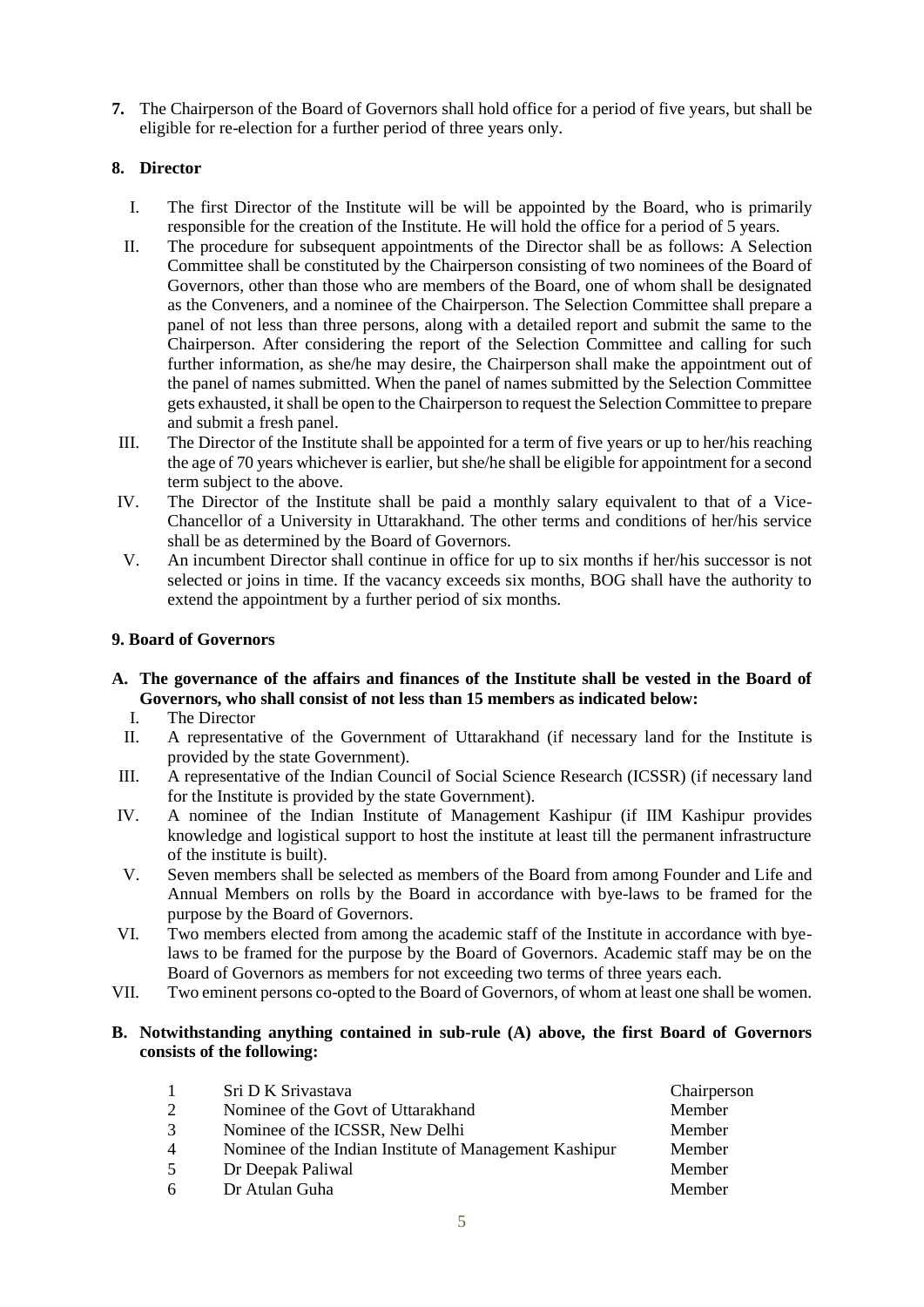|    | Prof Pampa Mukherjee      | Member    |
|----|---------------------------|-----------|
| 8  | Dr Hiranmoy Roy           | Member    |
| 9  | Dr Arshad Hussain         | Member    |
| 10 | Dr Mahendra Babu Kuruva   | Member    |
| 11 | Dr K M Baharul Islam      | Member    |
| 12 | Dr Rekha Mewafarosh       | Member    |
| 13 | Prof Zillur Rahman        | Member    |
| 14 | Prof Divya Saksena        | Member    |
| 15 | Sri Akhilesh Singh Butola | Secretary |

- **C.** All members of the Board of Governors other than ex- officio members shall hold office for a period of three years from the date of their election or until the next annual general meeting, whichever is later.
- **D.** Casual vacancies in the Board of Governors shall be filled by nomination by the Board of Governors from amongst the founder/life members or from the same category of representation in which the vacancy arose, and such member or members shall hold office for the unexpired period of the term of the elected members of the Board.

Explanation: Casual vacancy means a vacancy caused by resignation or death of the member.

## **10. Apart from the power vested in the Board of Governors over the management of the affairs and finances general of the Institute, the Board of Governors shall have the following specific powers:**

- 1) To constitute a Finance Committee and such other committees or subcommittees as provided in the bye laws and to delegate to them such powers as the Board of Governors may deem fit.
- 2) To consider the Director's annual report on the working of the Institute and submit the same to the Annual General Body Meeting of the Institute.
- 3) To consider and pass the audited accounts and the annual budget estimates of the Institute presented by the Director and report the same to the Annual General Body Meeting of the Institute.
- 4) To authorize and sanction expenditure of the funds of the Institute.
- 5) To create and maintain academic, research, administrative and other posts in the Institute, fix the amount of their remuneration and define their duties.
- 6) To make appointments to administrative, teaching, research and other staff of the Institute.
- 7) To enter into arrangements with the Government of India, State Governments and other public or private organizations or individuals for furtherance of its objective, for implementation of its programs and for securing and accepting endowments, grants in aid, donations or gifts on mutually agreed terms and conditions, provided that the conditions of such grant in aid, donations or gifts shall not be inconsistent or in conflict with the objectives of the Institute or with the provisions of these Rules.
- 8) To acquire by gift, purchase, lease or otherwise any property, movable or immovable, which may be necessary or convenient for the purposes of the Institute and to construct, alter and maintain any building or buildings for the purpose of the Institute.
- 9) To draw, make, accept, endorse, discount and negotiate Government of India and other promissory notes, Bills of exchange, cheques or other negotiable instruments.
- 10) To invest any surplus funds of the Society not needed immediately for research in accordance with the provisions contained in the Income Tax Act, 1961, and the Board of Governors shall have the power to sell or transfer such investments.
- 11) To take over and acquire by purchase, gift or otherwise from Government and other public bodies or private individuals, movable or immovable properties or other funds together with any attendant obligations or engagements not inconsistent with the objects of the Institute.
- 12) To sell, transfer, lease or otherwise dispose of any movable or immovable property of the Institute.
- 13) The Board of Governors shall have the power to make bye-laws for the conduct of the administration or affairs of the Institute. However, such bye-laws shall not be inconsistent with these Rules and the Memorandum of Association.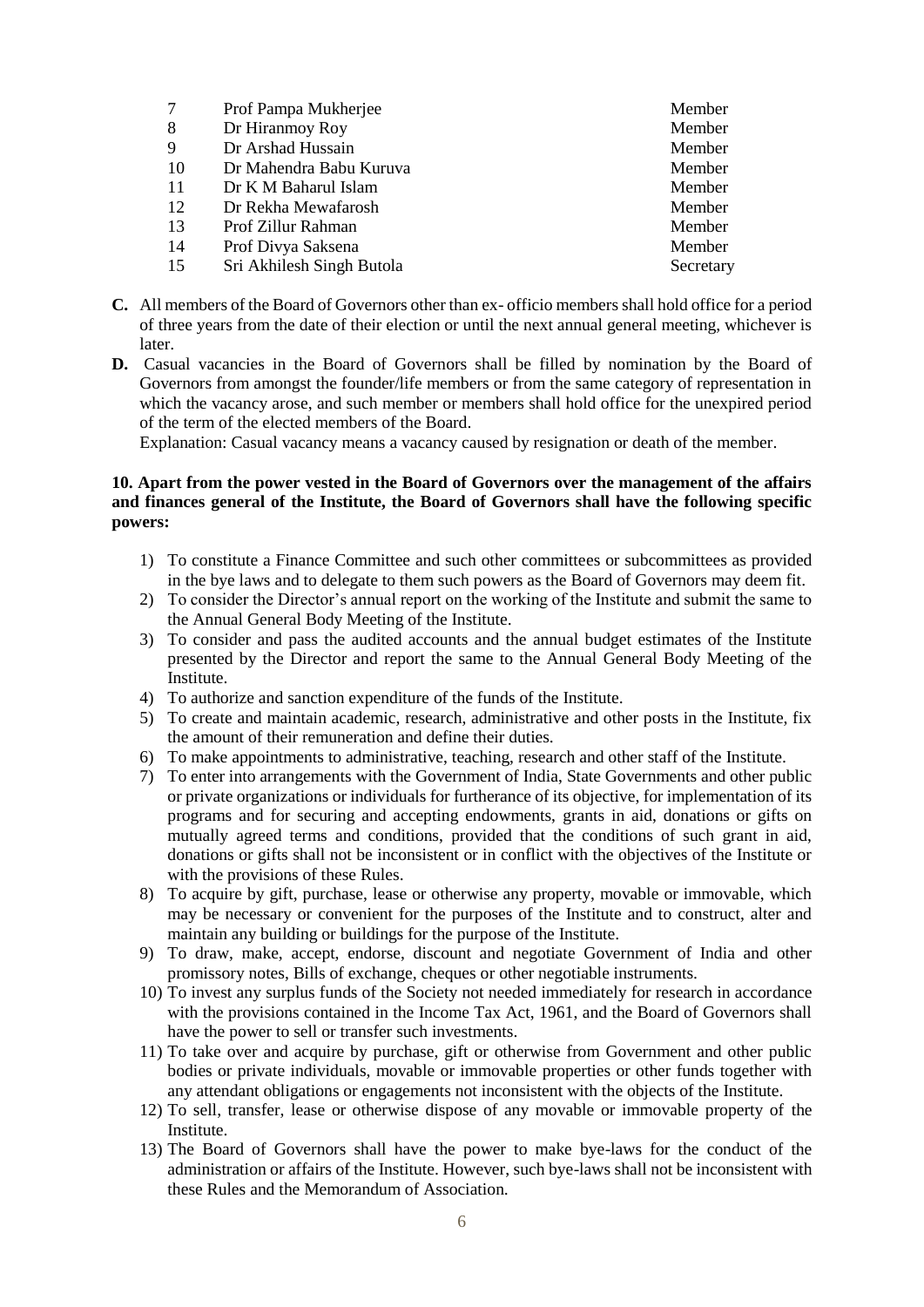14) The Board of Governors shall be the full and final authority on any matter concerning the governance of the Institute.

## **11. Functions and Powers of the Director**

- 1. The Director of the Institute shall be the Chief Executive. She/ He shall be responsible for all academic and administrative activities of the Institute. Her/his functions and power shall be as determined by the Bye-laws.
- 2. The Director shall submit to the Board of Governors before the end of each financial year, a report on the working of the Institute.
- 3. The Director shall also submit an audited Statement of Accounts for the completed financial year and financial estimates for the coming year.
- 4. The Director will have powers to open an account or accounts in the name of the Institute in any State Bank Group/ Nationalized Bank as per requirements of the Institute.
- 5. The Director shall have the power to make temporary or part time appointments to the Institute and determine the terms and conditions of service of such appointments in accordance with the Bye-Laws.
- 6. The Director shall have such other powers as may be necessary for the proper exercise of her/his function as the Chief Executive of the Institute.

## **12. Secretary**

The Secretary of the Institute shall be appointed by the Director on the recommendations of the duly constituted Selection Committee and such appointment shall be reported to the Board of Governors in accordance with the bye-laws. Her/his powers and functions will be prescribed by the bye-laws.

## **13. General Meetings**

- I. The Annual General Body Meeting of the Institute shall be held once every year at such time, date and place as the Chairperson may decide. At this meeting called the Annual General Body Meeting, the report of the Management of the Institute for the previous year beginning from 1 April and ending 31 March, together with an audited copy of the balance sheet, income and expenditure account and the auditor's report and any other matter that may be placed before it by the Board of Governors shall be taken up for approval.
- II. The first Annual General Body Meeting shall be held by the Institute within 18 months of its registration. The next Annual General Body Meeting of the Institute shall be held within 9 months after the expiry of the year beginning from 1st April and ending on 31 March, in which the first Annual General Body Meeting shall be held; and thereafter the Annual General Body Meeting shall be held within 9 months after the expiry of the year.
- III. A Special General Body Meeting may be convened at any time on the requisition of the Chairperson or the Chairperson of the Board of Governors or on the requisition of not less than one third of the number of members of the Board of Governors, or one tenth of the total number of the members of the Institute entitled to vote who shall state in writing the business for which the meeting is to be convened and the Board of Governors shall, within ten days from the date of the requisition, proceed duly to call a meeting for the consideration of the business stated on a day not later than forty days from the date of receipt of the requisition.
- IV. All meetings shall be called by notices under the signature of the Secretary or any other officer authorized in this behalf by the Director.
- V. Every notice calling a meeting shall state the date, time and place at which such meeting shall be held and shall be communicated in writing to every member at the address mentioned in the Register of members not less than 21 clear days before the date appointed for the Annual General Body Meeting and 15 days for a Special Meeting.
- VI. If a member has no registered address in India and/or has not supplied to the Institute an address within India for giving notice to her/him, a notice of meeting advertised in a newspaper in Kannada and a newspaper in English or any other language circulating in the neighborhood to her/him on the day on which the advertisement appears in the newspaper shall be deemed sufficient for all purposes.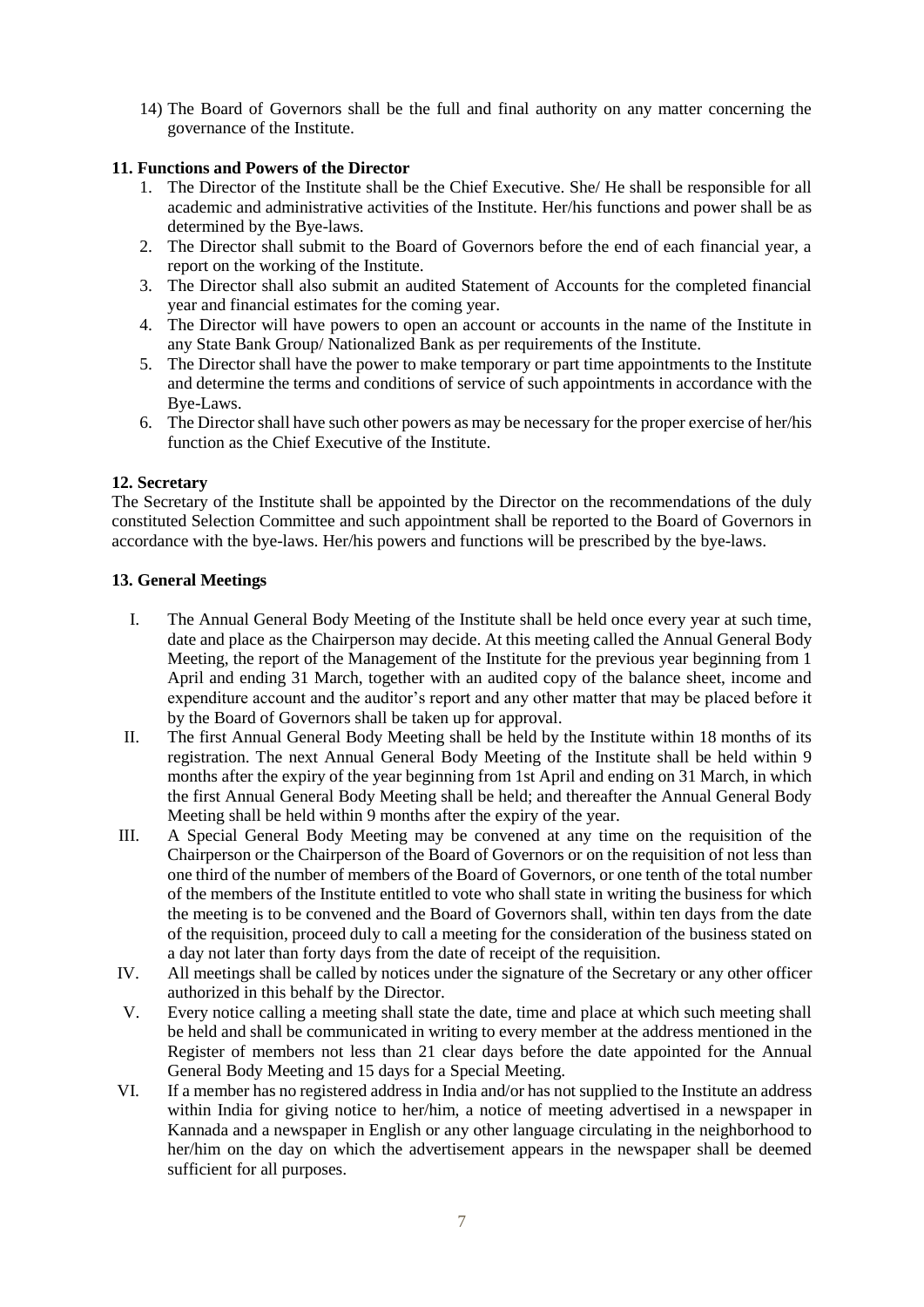- VII. The Chairperson shall preside at all ordinary or special meetings. In her/his absence, the Vice Chairperson shall preside. In their absence, the Director shall preside. In the absence of all the three, the members present shall elect the Chairperson of the meeting from amongst themselves.
- VIII. One-tenth of the number of Founder Members, Life Members, Honorary Members and Exofficio Members on rolls shall form the quorum. If there is no quorum at the Meeting, the meeting shall be adjourned for half-an hour and it will then be held even if no quorum is present.
	- IX. The procedure to be followed at the meeting shall be laid down in the bye-laws framed by the Board of Governors.

**14.** Once in every year on or before the fourteenth day after the Annual General Body Meeting of the Institute a list of documents as required under Societies Registration Rules, 1860 shall be filed with the Secretary of Societies, Uttarakhand.

**15.** The Auditors for auditing the annual accounts of the Institute shall be appointed in the Annual General Body Meeting.

**16.** Upon the dissolution of the Institute if there shall remain, after liquidation of its debts and liabilities any property whatsoever, the same shall not be paid or distributed among its members but shall be transferred to some other similar Institute.

## **17. Alteration of Memorandum of Association and Rules and Regulations**

- I. Whenever it shall appear to the Board of Governors of the Institute that it is advisable to alter, extend or abridge the objects for which the Institute has been established, as specified in Section 2 of the Uttar Pradesh Societies Registration Rules, 1976, the Board of Governors may submit a proposition to the members of the Institute in a written or printed report, and may convene a Special General Body Meeting for the consideration thereof according to the rules and regulations. No such proposition shall be deemed to have been approved unless such reports have been delivered or sent by registered post to every member of the Institute 21 days previous to the date of the Special General Body Meeting convened by the Board of Governors for the consideration thereof, and unless such proposition shall have been agreed to by the votes cast in favor of the proposition by members who being entitled so to do, and such votes are not less than three times the number of votes, if any, cast against the resolution by members so entitled and voting and confirmed by a similar majority of votes at a second Special General Body Meeting convened by the Board of Governors after an interval of 30 days after the former meeting.
- II. Whenever it shall appear to the Board of Governors of the Institute a need to amend the name and rules and regulations of the Institute, the Board of Governors may submit the proposal to a Special General Body Meeting convened for the purpose of which notice shall have been delivered or sent by registered post to every member of the Institute 21 days prior to the date of the Special General Body Meeting and the resolution proposing the amendment is passed by the votes cast in favor of the resolution by members who are entitled so to do, and such votes are not less than three times the number of votes, if any, cast against the resolution by members so entitled and voting.
- III. Update the Income Tax Act 1961 as amended from time to time. No amendment involving matters of income tax or exemption thereof shall be carried out without the prior approval of the Commissioner of Income Tax.

## **18. Meeting of the Board of Governors**

- I. The Board of Governors shall meet not less than three times during every calendar year at such time, date and place as the Chairperson may decide. The interval between any two consecutive meetings, shall, however, not be more than six months.
- II. The meetings shall be called by a notice under the signature of the Secretary or any other officer authorized in this behalf by the Chairperson and communicated in writing to each member of the Board of Governors at the address mentioned in the Register of Members not less than 15